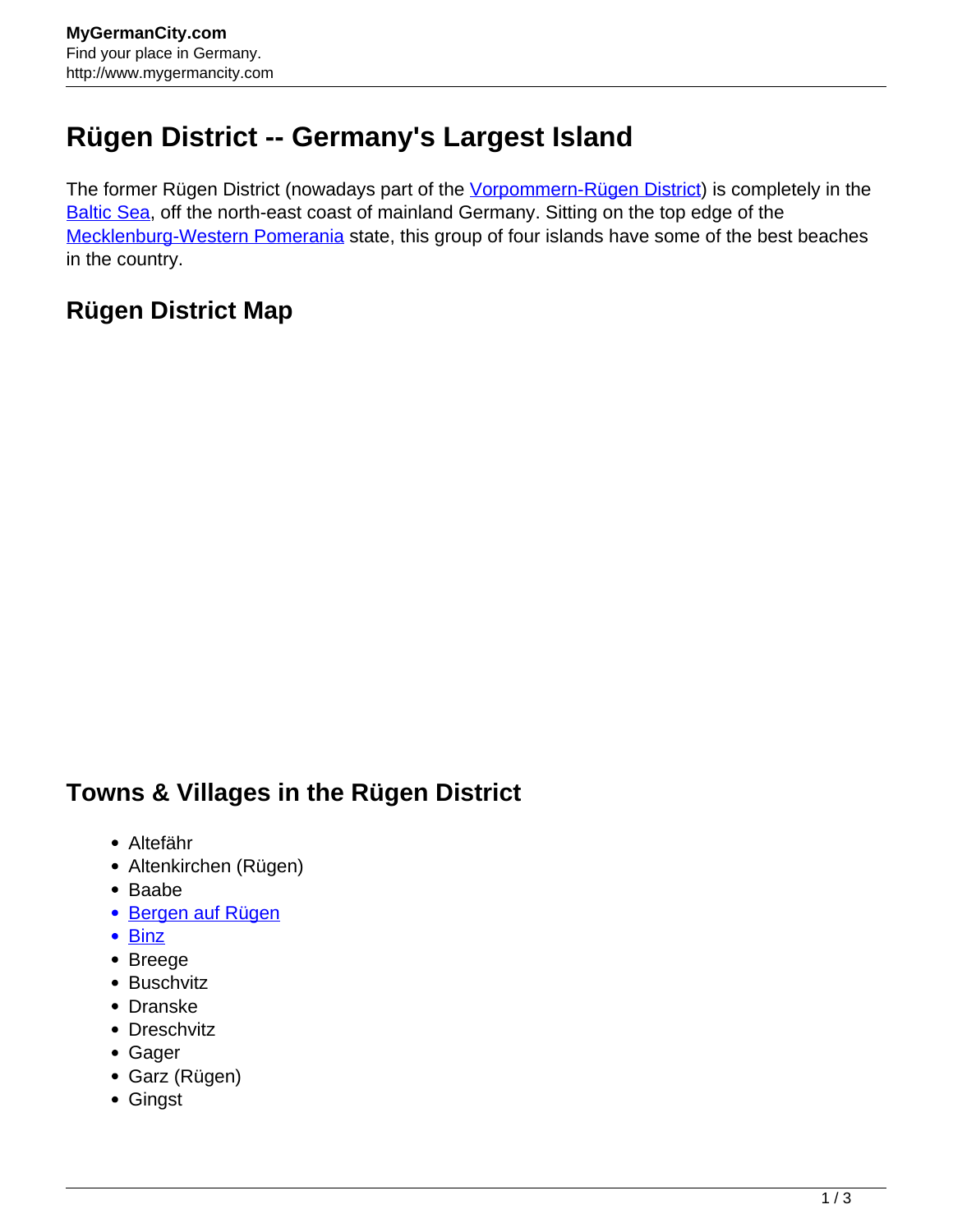## **MyGermanCity.com** Find your place in Germany. http://www.mygermancity.com

- Glowe
- Göhren (Rügen)
- Gustow
- Insel Hiddensee
- Kluis
- Lancken-Granitz
- Lietzow (Rügen)
- Lohme
- Middelhagen
- Neuenkirchen (Rüg.)
- Parchtitz
- Patzig
- Poseritz
- Putbus
- Putgarten
- Ralswiek
- Rambin
- Rappin
- Sagard
- Samtens
- [Sassnitz](http://www.mygermancity.com/sassnitz)
- Schaprode
- Sehlen
- Sellin
- Thesenvitz
- Thiessow
- Trent
- Ummanz
- Wiek
- Zirkow

Its coasts and lagoons make up the Islands Naturpark and includes the protected offshore Bioshärenreservat Südost and the National Park Vorpommersche Boddenlandschaft. It is also a great location for observing both migrating and endemic wildlife from the Baltic.

Many of the fantastic seaside resorts, including Putbus, are connected to each other with the narrow gauge steam railway — affectionately known as Rasender Roland. [Sassnitz](http://www.mygermancity.com/sassnitz) has a large